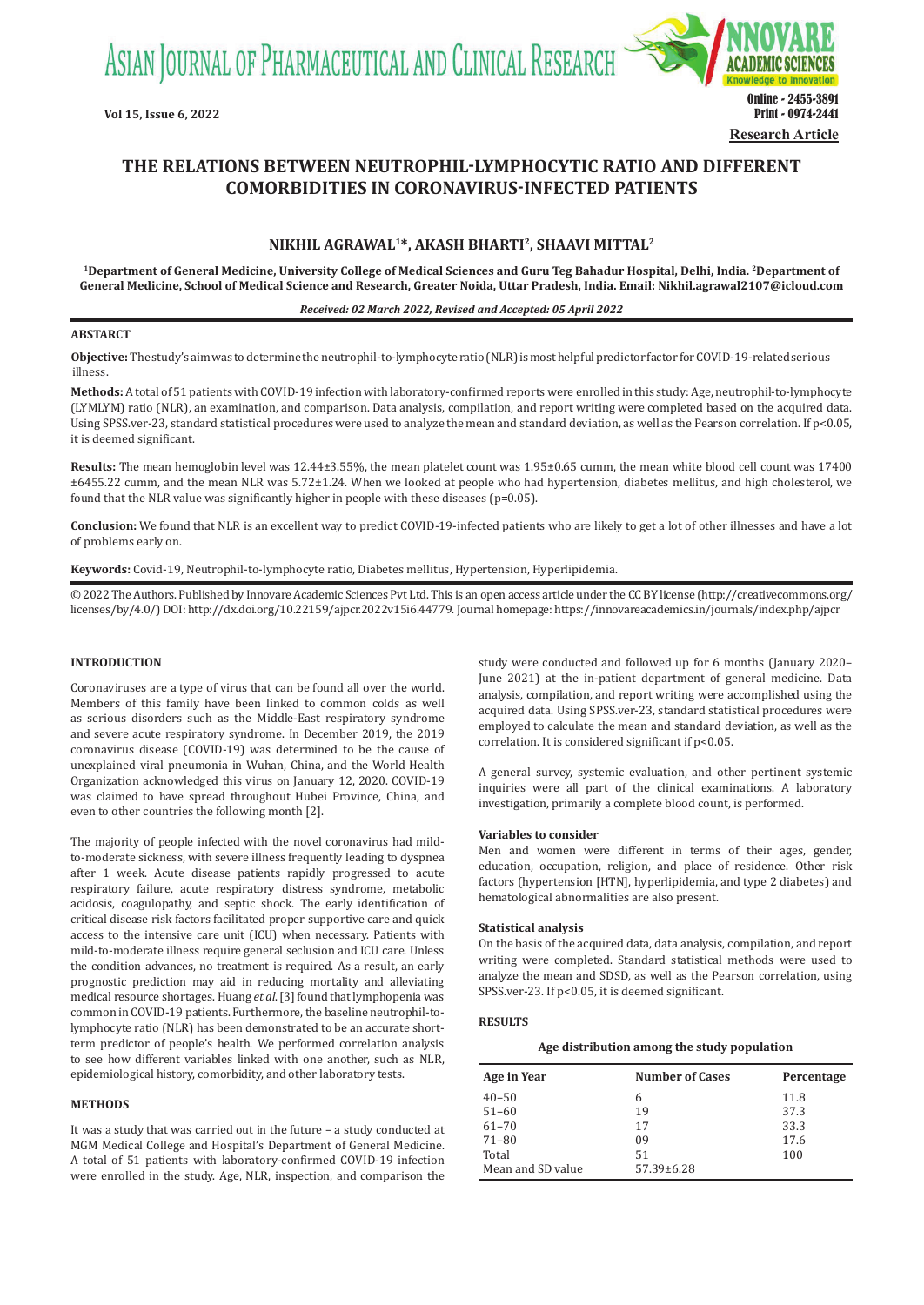The majority of the patients were in the age group of 51–60 years (37.3%), followed by 61–70 years (33.3%), and 71–80 years (17.6%). The least common age group was 40–50 years, involving only 11.8% of patients. The mean age of study subjects was 57.39±6.28 years.

**Sex distribution among the study population**

| <b>Sex</b> | <b>Number of Cases</b> | Percentage |
|------------|------------------------|------------|
| Male       | 38                     | 74.5       |
| Female     | 13                     | 25.5       |
| Total      | 51                     | 100        |
| M: F       | 2.92:1                 |            |

Male cases were predominantly higher than females. About 74.5% of cases were male, while 25.5% were female. The male-to-female ratio was 2.92:1.

**Sociodemographical profile among the study population**

| ???                       | <b>Number of Cases</b> | Percentage |
|---------------------------|------------------------|------------|
| <b>Educational Status</b> |                        |            |
| Primary                   | 2                      | 3.9        |
| Upper primary             | 3                      | 5.9        |
| Madhyamik                 | 20                     | 39.2       |
| Higher secondary          | 8                      | 15.7       |
| Graduate                  | 10                     | 19.6       |
| Higher education          | 8                      | 15.7       |
| Occupational Status       |                        |            |
| Worker                    | 4                      | 7.9        |
| Farmer                    | 1                      | 2.0        |
| Businessmen               | 9                      | 17.6       |
| Service                   | 25                     | 49.0       |
| Housewife                 | 12                     | 23.5       |
| Religion                  |                        |            |
| Hindu                     | 44                     | 86.3       |
| Muslim                    | 7                      | 13.7       |
| Residence                 |                        |            |
| Rural                     | 09                     | 17.6       |
| Urban                     | 42                     | 82.4       |

The patients studied have sociodemographic statuses, such as educational status, occupational status, religion, and residential status. Regarding the academic level, the majority of the patients were educated with Madhyamik education (39.2%), followed by primary (3.9%), graduation (19.6%), and higher education (15.7%). In terms of occupational status, the majority of the patients were servicemen (17.6%), housewives (23.5%), workers (7.9%), and farmers (7.3%). About 2.0% were business people, and 17.66% were farmers. 86.3% were Hindus among all the participants, and 13.7% were Muslims. About 82.4% lived in urban areas, while 17.6% were from rural areas.

**Risk factors among the study population**

| <b>Comorbidities</b> | <b>Number of cases</b> | Percentage |
|----------------------|------------------------|------------|
| Hypertension         |                        |            |
| Present              | 28                     | 54.9       |
| Absent               | 23                     | 45.1       |
| Diabetes mellitus    |                        |            |
| Present              | 39                     | 76.5       |
| Absent               | 12                     | 23.5       |
| Hyperlipidemia       |                        |            |
| Present              | 18                     | 35.3       |
| Absent               | 33                     | 64.7       |
|                      |                        |            |

In this study, 54.9% of the people who took part in it had high blood pressure, diabetes, or hyperlipidemia. About 45.1 (76.5%) of the people who took part in this study also had diabetes or hyperlipidemia.

**Hematological parameters include the neutrophil‑to‑Lymphocyte ratio levels in study participants**

| <b>Hematological parameters</b> | Mean±SD          |
|---------------------------------|------------------|
| Hemoglobin $(\%)$               | $12.44 \pm 3.55$ |
| Platelet Count (cumm)           | $1.95 \pm 0.65$  |
| WBC (Cumm)                      | 17400±6455.22    |
| Neutrophil and lymphocyte ratio | $5.72 \pm 1.24$  |
| <b>EATH C EATL: 1.1. 1.1.11</b> |                  |

WBC: White blood cell

The mean hemoglobin level was 12.44%, the mean platelet count was 1.95±0.65 cumm, the mean white blood cell (WBC) count was 17400±6455.22 cumm, and the mean NLR was 5.72±1.24.

**Comparisons of neutrophil‑lymphocyte ratio among patients with presence or absence of different risk factors**

| <b>Comorbidities</b> | Number of cases | <b>NLR Mean SD</b> | p-value |
|----------------------|-----------------|--------------------|---------|
| Hypertension         |                 |                    |         |
| Present              | 28              | $5.213 \pm 0.68$   | 0.0001  |
| Absent               | 23              | $3.112 \pm 0.41$   |         |
| Diabetes mellitus    |                 |                    |         |
| Present              | 39              | $5.426 \pm 0.77$   | 0.003   |
| Absent               | 12              | $3.254 \pm 0.59$   |         |
| Hyperlipidemia       |                 |                    |         |
| Present              | 18              | $5.821 \pm 0.62$   | 0.001   |
| Absent               | 33              | $3.321 \pm 0.44$   |         |

NLR: Neutrophil-lymphocyte ratio

People who have HTN, diabetes, and high cholesterol have a significantly higher NLR value (p=0.05) when compared to people who don't have these diseases.

**Correlation between Neutrophil‑Lymphocyte ratio versus different risk factors**

| Correlations |    | NLR Hyperlipidemia Hypertension |            | <b>Diabetes</b><br><b>Mellitus</b> |
|--------------|----|---------------------------------|------------|------------------------------------|
| NLR          |    |                                 |            |                                    |
| Pearson      |    | $-0.729**$                      | $-0.745**$ | $-0.722**$                         |
| Correlation  |    |                                 |            |                                    |
| p-value      |    | 0.0001                          | 0.0001     | 0.0001                             |
| No of        | 51 | 51                              | 51         | 51                                 |
| sample       |    |                                 |            |                                    |

\*\*p=0.01, correlation is significant (HS), NLR: Neutrophil‑lymphocyte ratio

The Pearson correlation was established between HTN, diabetes mellitus, and hyperlipidemia with a NLR. It shows that all the parameters are negatively correlated with the NLR (p=0.001).

**Final Outcome**

| <b>Outcome</b>                           | <b>Number</b><br>of Cases | Percentage |
|------------------------------------------|---------------------------|------------|
| No death within 7 days                   | 07                        | 13.7       |
| Recovery                                 | 35                        | 68.6       |
| No, follow-up (Due to communication gap) | 09                        | 177        |

The final outcome of the present study shows that 68.6% (35) patients were recovered, while the mortality rate was 13.7% (7), and nine (17.7%) were unavailable for follow-up due to communication gaps.

#### **DISCUSSION**

Since the COVID-19 pneumonia outbreak in December 2019, there have been 2,000–4,000 new confirmed cases of infection every day in India, with the number of severe cases and deaths growing daily. According to a recent study, 26% of patients needed ICUICU. Care died, with a death rate of 4.3%. The number of patients in Wuhan and other areas is rapidly increasing[4,5]. The current issue is the scarcity of medical resources,